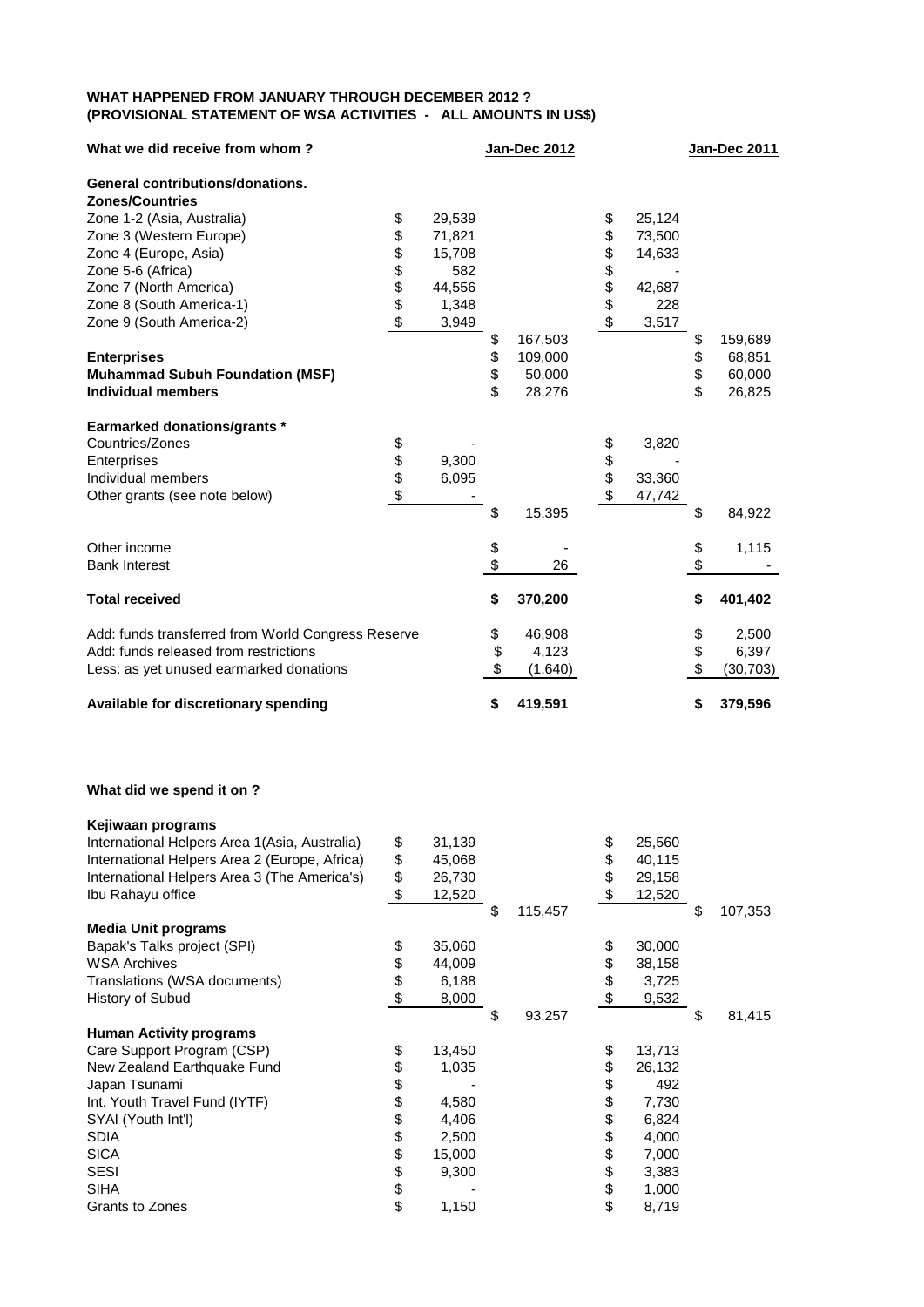| PR / Websites / Communications<br><b>External Relations</b><br><b>WSHPP</b><br>YES Quest (donation received and paid) | \$<br>\$<br>\$<br>\$ | 8,198<br>1,066 |                 | \$<br>\$<br>\$  | 2,778<br>2,637<br>7,000 |                 |
|-----------------------------------------------------------------------------------------------------------------------|----------------------|----------------|-----------------|-----------------|-------------------------|-----------------|
|                                                                                                                       |                      |                | \$<br>60,685    |                 |                         | \$<br>91,408    |
| <b>Total program expenses</b>                                                                                         |                      |                | \$<br>269,399   |                 |                         | \$<br>280,176   |
| <b>Supporting services</b>                                                                                            |                      |                |                 |                 |                         |                 |
| WSC meeting/Gatherings                                                                                                |                      |                | \$<br>47,165    |                 |                         | \$<br>16,705    |
| <b>WSA Chair Remuneration</b>                                                                                         | \$                   |                |                 | \$              | 8,667                   |                 |
| <b>WSA Chair/Deputy Chair Expenses</b>                                                                                | \$                   | 12,085         |                 | <b>88888888</b> | 12,650                  |                 |
| Zone 1-2 (Asia, Australia)                                                                                            |                      |                |                 |                 |                         |                 |
| Zone 3 (Western Europe)                                                                                               | \$                   | 1,404          |                 |                 | 1,416                   |                 |
| Zone 4 (Europe-Asia)                                                                                                  | \$                   | 1,652          |                 |                 | 2,117                   |                 |
| Zone 5-6 (Africa)                                                                                                     | \$\$                 | 8,003          |                 |                 | 3,262                   |                 |
| Zone 7 (North America)                                                                                                |                      |                |                 |                 | 2,392                   |                 |
| Zone 8 (South America-1)                                                                                              |                      | 1,348          |                 |                 | 2,788                   |                 |
| Zone 9 (South America-2)                                                                                              | \$                   | 2,818          |                 |                 | 3,813                   |                 |
| WSC BoD conference calls                                                                                              | \$                   | 561            | \$<br>27,871    |                 |                         | \$              |
| <b>WSA Executive:</b>                                                                                                 |                      |                |                 |                 |                         | 37,105          |
| Remunerations                                                                                                         | \$                   | 50,930         |                 | \$              | 61,720                  |                 |
| Travel, accomodation                                                                                                  | \$                   | 9,385          |                 | \$              | 12,098                  |                 |
| Office and admin expenses                                                                                             |                      | 6,080          |                 |                 | 8,073                   |                 |
| Bank charges                                                                                                          | \$\$\$\$\$           | 2,812          |                 | <b>888888</b>   | 3,977                   |                 |
| Legal fees                                                                                                            |                      | 525            |                 |                 | 21,173                  |                 |
| Audit                                                                                                                 |                      | 4,500          |                 |                 | 4,500                   |                 |
| <b>Currency differences</b>                                                                                           |                      | (2, 557)       |                 |                 | 9,120                   |                 |
| Various                                                                                                               | \$                   | 1,189          |                 |                 |                         |                 |
|                                                                                                                       |                      |                | \$<br>72,864    |                 |                         | \$<br>120,661   |
| Pensions                                                                                                              |                      |                | \$<br>16,976    |                 |                         | \$<br>16,480    |
| <b>Total supporting services</b>                                                                                      |                      |                | \$<br>164,876   |                 |                         | \$<br>190,951   |
| <b>World Congress preparation</b>                                                                                     |                      |                | \$<br>46,933    |                 |                         | \$<br>2,500     |
| <b>Total expenses</b>                                                                                                 |                      |                | \$<br>481,208   |                 |                         | \$<br>473,627   |
| <b>Surplus / (Shortfall)</b>                                                                                          |                      |                | \$<br>(61, 617) |                 |                         | \$<br>(94, 031) |
| Transfer from available unrestricted funds                                                                            |                      |                | \$<br>61,617    |                 |                         | \$<br>94,031    |
| Kev:                                                                                                                  |                      |                |                 |                 |                         |                 |

| $\cdots$     |                                          |
|--------------|------------------------------------------|
| SYAI         | <b>Subud Youth Activities</b>            |
| <b>SDIA</b>  | Susila Dharma International Association  |
| <b>SICA</b>  | Subud International Cultural Association |
| <b>SESI</b>  | Subud Enterprise Services International  |
| <b>SIHA</b>  | Subud International Health Association   |
| <b>SPI</b>   | Subud Publications International         |
| <b>WSHPP</b> | Wisma Subud Heritage Protection Project  |
| <b>IYTF</b>  | International Youth Travel Fund          |
|              |                                          |

## **SO WHERE DID THAT LEAVE US AT DECEMBER 31, 2012 IN COMPARISON TO THE END OF THE PREVIOUS YEAR ? (BALANCE SHEET)**

|                                       | 31-Dec-2012 | 31-Dec-2011 |
|---------------------------------------|-------------|-------------|
| What is/was available?                |             |             |
| Cash in the bank                      | 358.799     | 498.776     |
| Less Cash held for Zone 7             | (7.906)     |             |
| Less donation paid in advance by SESI | (1.700)     |             |